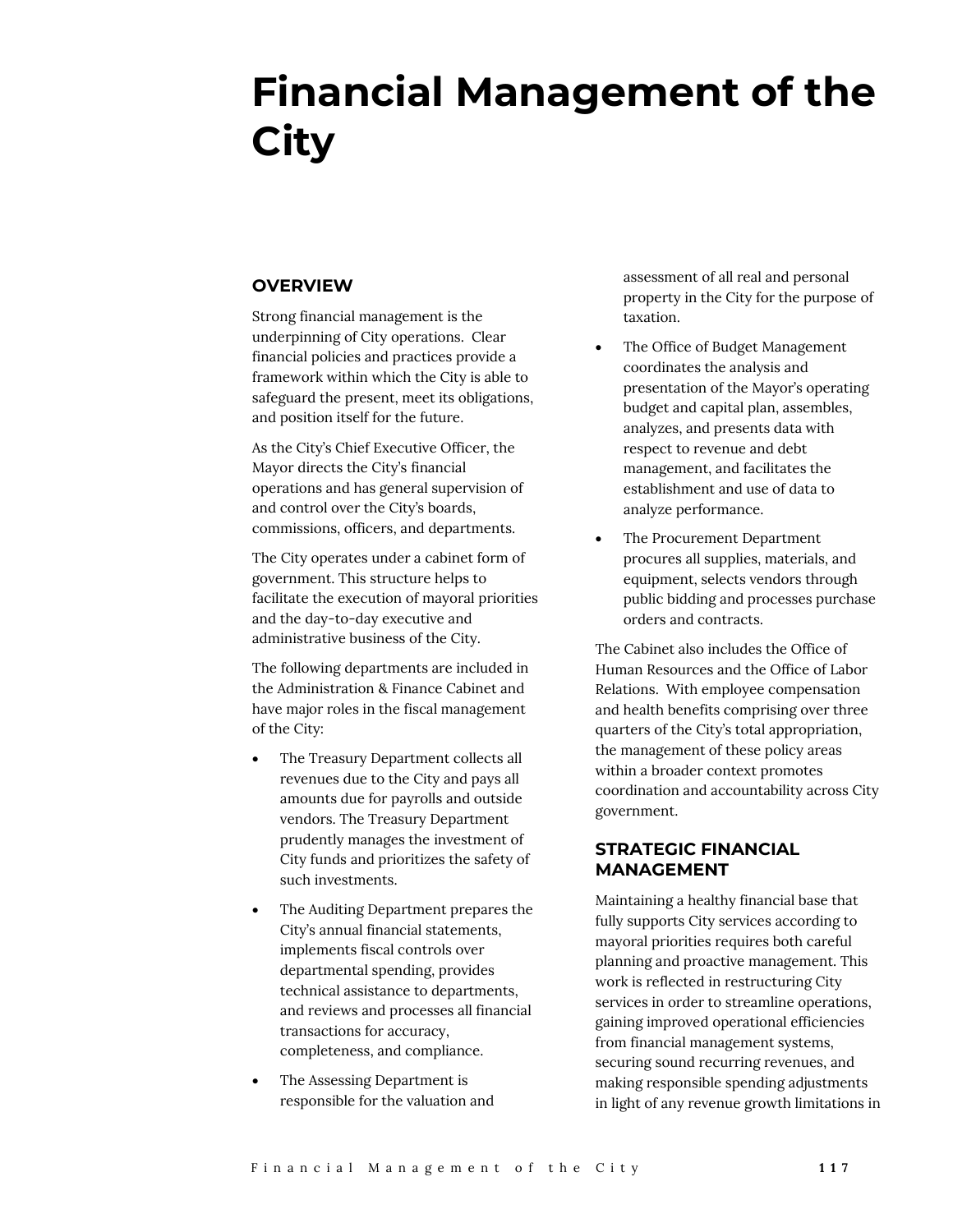order to achieve a balanced budget. Strong financial management provides a framework within which the City is able to safeguard the present and position itself for the future.

## **Balanced Responsible Budgets**

In accordance with state law, the City develops a balanced budget every year. The Massachusetts Department of Revenue (DOR) approves property tax rates during the tax certification process governed under General Laws Chapter 59, Section 23. This approval ensures that all cities and towns have balanced budgets and that tax levies are within the limits set by Proposition 2 ½ (see *Revenue Estimates and Analysis* section of Volume I for detail on Prop. 2 ½). Appropriations, fixed costs, and any prior year deficits along with the approved property tax levy, estimated local revenues, and available prior year surpluses must be in balance in order to obtain DOR authorization to issue property tax bills.

## **Healthy Credit Profile**

In February 2019, Standard & Poor's and Moody's affirmed their AAA and Aaa bond ratings, respectively, the highest possible to achieve. These ratings reflect Boston's sound fiscal management of a stable financial position and the City's substantial and economically diverse tax base.

This superior credit quality allows the City to borrow new money and refinance existing debt at extremely attractive interest rates. In March 2019, the City sold a par amount of \$145.1 million general obligation bonds which resulted in proceeds of \$170.9 million.

#### **Maximizing Return on Investment**

The City has articulated a vision to make finance a high performing organization in supporting and serving the departments and citizens of Boston. By making daily operations more efficient, using leading business practices, spending more time on value-added activities, improving customer service while maintaining appropriate

controls, and engaging the next generation of finance leaders, this City has been at the forefront of municipal finance.

#### **Stable Revenue Base**

Over 86 percent of recurring general fund revenue comes from the property tax and state aid. The continued net decline in state aid, the City's second largest single source of revenue, highlights the risk of relying on any one source of revenue. The City protects and grows its revenue base through the expansion of current revenue sources and the pursuit of diversified revenue sources that fit well with its economic strengths.

The City's tax base has experienced significant growth. Based on assessed values as of January 1, 2019, Fiscal 2020 assessments totaled \$176.2 billion, a 76% increase over Fiscal 2014 assessments.

## **Multi-Year Budget Plan**

The City develops a financial forecast as part of the yearly budget process. Preparing a multi-year planning horizon provides time for the Administration to make adjustments and/or policy decisions that may be necessary.

# **FINANCIAL POLICIES, PROCEDURES & CONTROLS**

Pursuant to state law mandates and policy initiatives, the City has well-established policies and internal controls to govern its financial operations effectively. These policies and controls are designed to maximize revenue collections, safeguard assets, monitor both operating and capital spending, evaluate infrastructure needs, and enhance the City's internal control of its business procedures. The major components of the City's system of financial management controls and relevant financial policies are discussed below.

# **Expenditure Controls**

The City operates under several statutory financial control systems which are summarized in the Statutes and Ordinances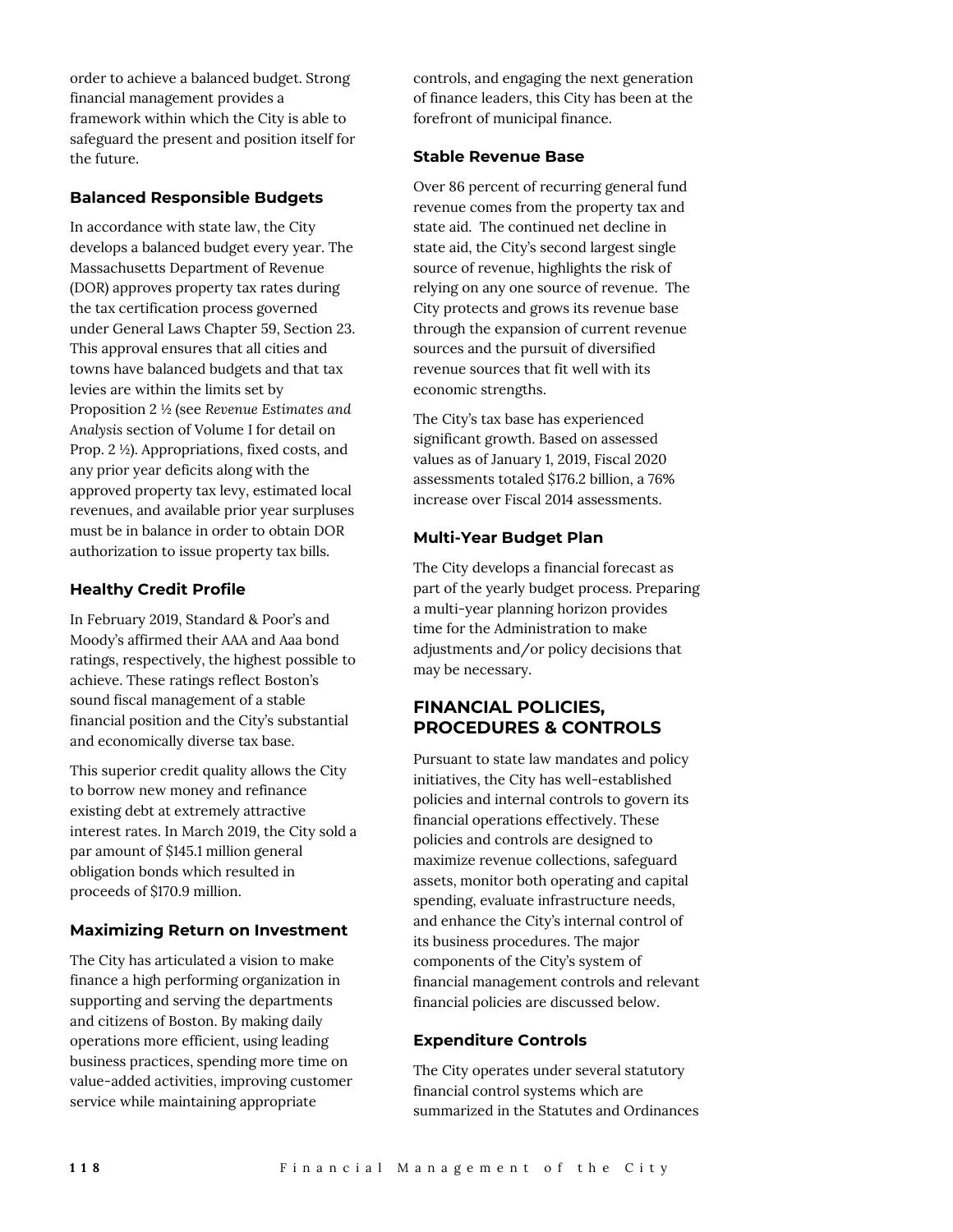section in Volume I. Along with conservative revenue estimates and strong budgetary flexibility, the City is able to maintain a solid financial position. The City monitors spending and all transactions go through a budget-check process prior to procurement. Maintaining tight central expenditure controls allows for critical review of all non-personnel spending as well as the ability to adjust to fiscal changes or trends. Additionally, the Office of Budget Management prepares a monthly variance report, updating all departments expected year-end position using actual information, and maintains continuous dialogue with departments throughout the year.

#### **Position Review Committee (PRC)**

The PRC is comprised of the Chief Financial Officer, the Human Resources Director, and the City's Budget Director. In place for over a decade, the committee serves to strictly control and monitor all hiring. In a budget where people and the benefits they carry account for over three quarters of total appropriations, this committee has been instrumental in maximizing City resources.

#### **Debt Management**

The City continually evaluates the potential impact of debt issuance on cash flow, credit, and statutory debt capacity. The Treasury Department manages all City borrowings, focusing on the timing of them in order to take advantage of favorable market conditions. The City's cash flow is anchored by the quarterly billing of the property tax and the monthly receipt of state aid distributions. Treasury manages this cash flow wisely, obviating the need to borrow for operating purposes.

The Treasury Department also ensures adherence to the City's conservative debt policies, including the rapid repayment of debt where at least 40% of overall debt is repaid within 5 years and 70% in 10 years, as well as a 7% ceiling on debt service as a percentage of general fund expenditures. The City imposes a 20% ceiling on variable debt and has no variable debt outstanding

at this time. Lease-purchase financing of equipment with a three-to-seven year useful life is used to replace front-line equipment and upgrade technology.

#### **Capital Planning**

A capital planning process aligned with the annual operating budget cycle allows for the regular reassessment of capital needs, the refinement of projections, and the update of the City's rolling five-year capital plan. The City prioritizes capital requests and takes into account the financial requirements and timing of these requests in order to recommend the responsible allocation of resources.

The City primarily funds its capital plan through the issuance of general obligation bonds. The size of the City's bond issue is consistent with the City's financial management policies regarding debt levels, debt service, and rate of debt retirement.

#### **Fund Balance Policy**

The City maintains adequate levels of fund balance to mitigate current and future risks – a generally accepted accounting principles (GAAP) Unassigned Fund Balance in the General Fund that is 15% or higher than the current fiscal year's GAAP General Fund Operating Expenditures, and a Budgetary Unassigned Fund Balance at 10% or higher than Budgetary Operating Expenses.

Budgetary fund balance can be appropriated for use during the fiscal year and is more commonly referred to as "free cash" when used this way. This item is most simply described as the portion of available reserves, generated to a considerable degree by annual operating surpluses, which the City can responsibly appropriate for spending. The appropriation of Budgetary Fund Balance or Free Cash certified by the MA Department of Revenue (DOR) is only considered to offset certain fixed costs (pensions, OPEB) or to fund extraordinary and non-recurring events as determined by the City Auditor.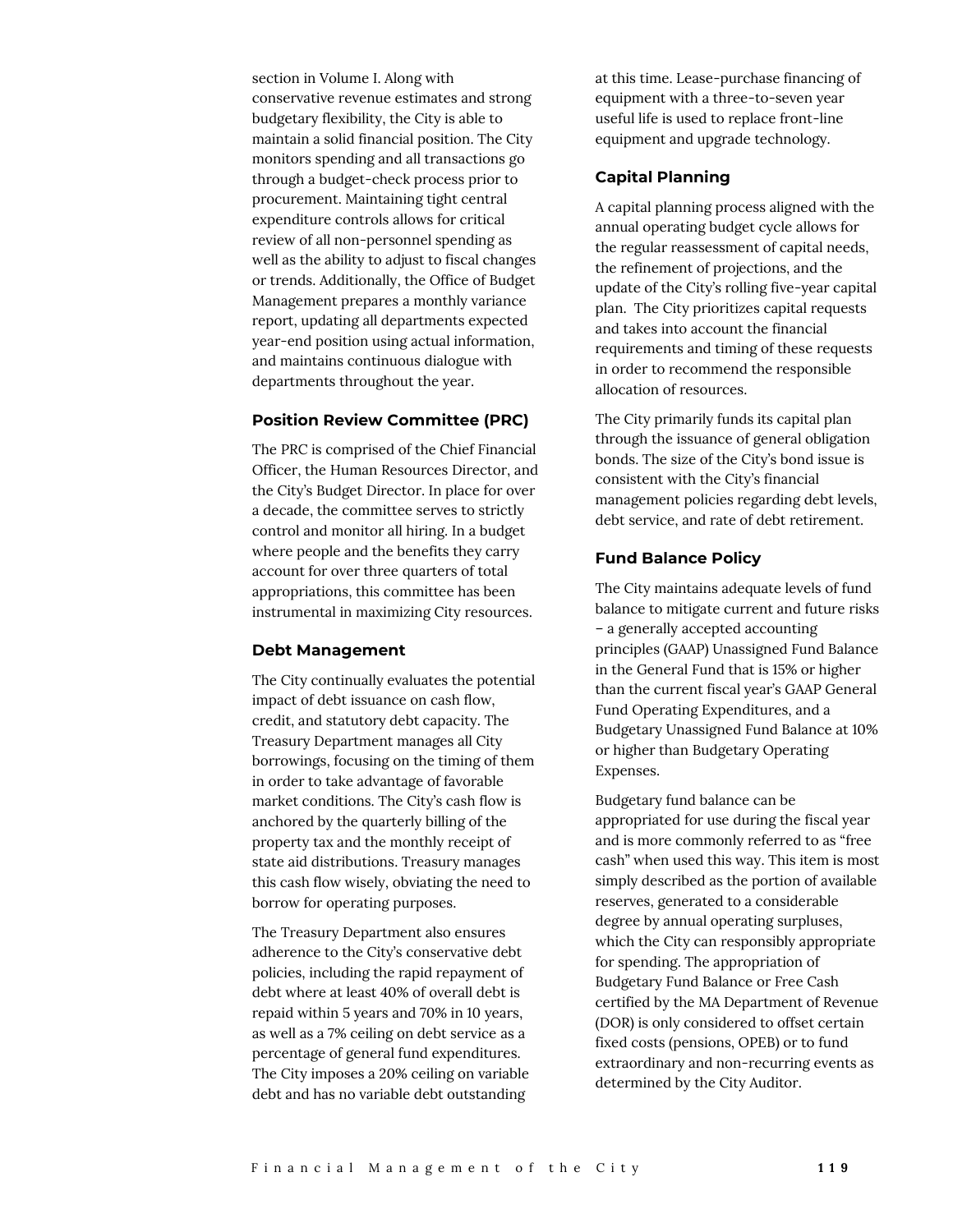Prior year certifications and the amount used or appropriated from each certification are in Table 1.

#### **Budgetary Fund Balance**

| Date<br>Certified                       | Annual<br>Amount<br>Certified | Amount<br>Appropriated* |  |  |  |
|-----------------------------------------|-------------------------------|-------------------------|--|--|--|
| Mar. 2010                               | 139.0                         | 45.0                    |  |  |  |
| Mar. 2011                               | 117.8                         | 30.0                    |  |  |  |
| Mar. 2012                               | 142.8                         |                         |  |  |  |
| Mar. 2013                               | 217.3                         | 40.0                    |  |  |  |
| Mar. 2014                               | 185.3                         | 40.0                    |  |  |  |
| Mar. 2015                               | 239.4                         | 40.0                    |  |  |  |
| Mar. 2016                               | 280.0                         | 48.0**                  |  |  |  |
| Mar. 2017                               | 337.8                         | 40.0                    |  |  |  |
| Mar. 2018                               | 346.5                         | 40.0                    |  |  |  |
| May 2019                                | 375.0                         | 40.0                    |  |  |  |
| Apr. 2020                               | 414.2                         | 40.0                    |  |  |  |
| *Not all amounts appropriated were used |                               |                         |  |  |  |

\*\*Includes \$8M capital appropriation

Notes: (\$ millions)

#### *Table 1*

In April 2020, the Director of Accounts certified that the amount of funds available for appropriation ("free cash"), as of July 1, 2020, was \$414.2 million. The FY21 budget assumes the use of \$40 million in Budgetary Fund Balance from this certification. If the Budgetary Fund Balance is not required to fund expenses it reverts back to the pool of funds eligible to be certified as free cash. Budgetary Fund Balance was not required to be used in FY18 and FY19.

#### **Investment Policy**

Investment policies are defined in Chapter 643 of the Acts of 1983 ("The City of Boston Bond and Minibond Procedure Act"), Chapter 107 of the Acts of 1991, and Chapter 44 of the Massachusetts General Laws. The City's policy for the investment of operating funds prioritizes security, liquidity, and yield. Certain limitations placed on the City's investment activities or operational protocols are self-imposed so as to make sound, timely, and safe investment decisions. As a matter of practice, the City tends to limit its investments to repurchase agreements, money markets and certificates of deposit, all of which are

collateralized by U.S. Government obligations and are held with a third party.

## **Contracting Procedures**

The Uniform Procurement Act (the UPA), Massachusetts General Laws Chapter 30B, creates uniform procedures for the contracting of services and supplies by all municipalities in the Commonwealth. The City has implemented internal processes to conform its contracting procedures to the requirements of the UPA and utilizes an online eProcurement system to further support these compliance efforts.

## **Tax Collections**

Tax collection remedies as prescribed by statute are utilized when taxes become delinquent. The City's ability to secure its right to foreclose by recording its tax title lien at the Registry of Deeds is the most effective tool available for payment enforcement.

The property tax collection rate was 99.3% of the FY19 gross tax levy as of June 30, 2019.

A Taxpayer Referral and Assistance Center provides "one-stop" service on tax-related matters and the City offers an on-line payment option for taxpayer convenience. Parcel-specific information as well as payment history is also available on-line.

#### **Pension Management**

The City's employees are not participants in the federal social security system. Instead, they participate in a contributory defined benefit retirement system that is administered by the Boston Retirement System (BRS), of which the City is the largest member. The BRS provides pension benefits to retired City employees under a state contributory retirement statute and is administered by a Retirement Board comprised of five members: the City Auditor, who serves ex-officio; two individuals elected by members of the system; an individual chosen by the Mayor; and an individual chosen by the other four members or appointed by the Mayor, if a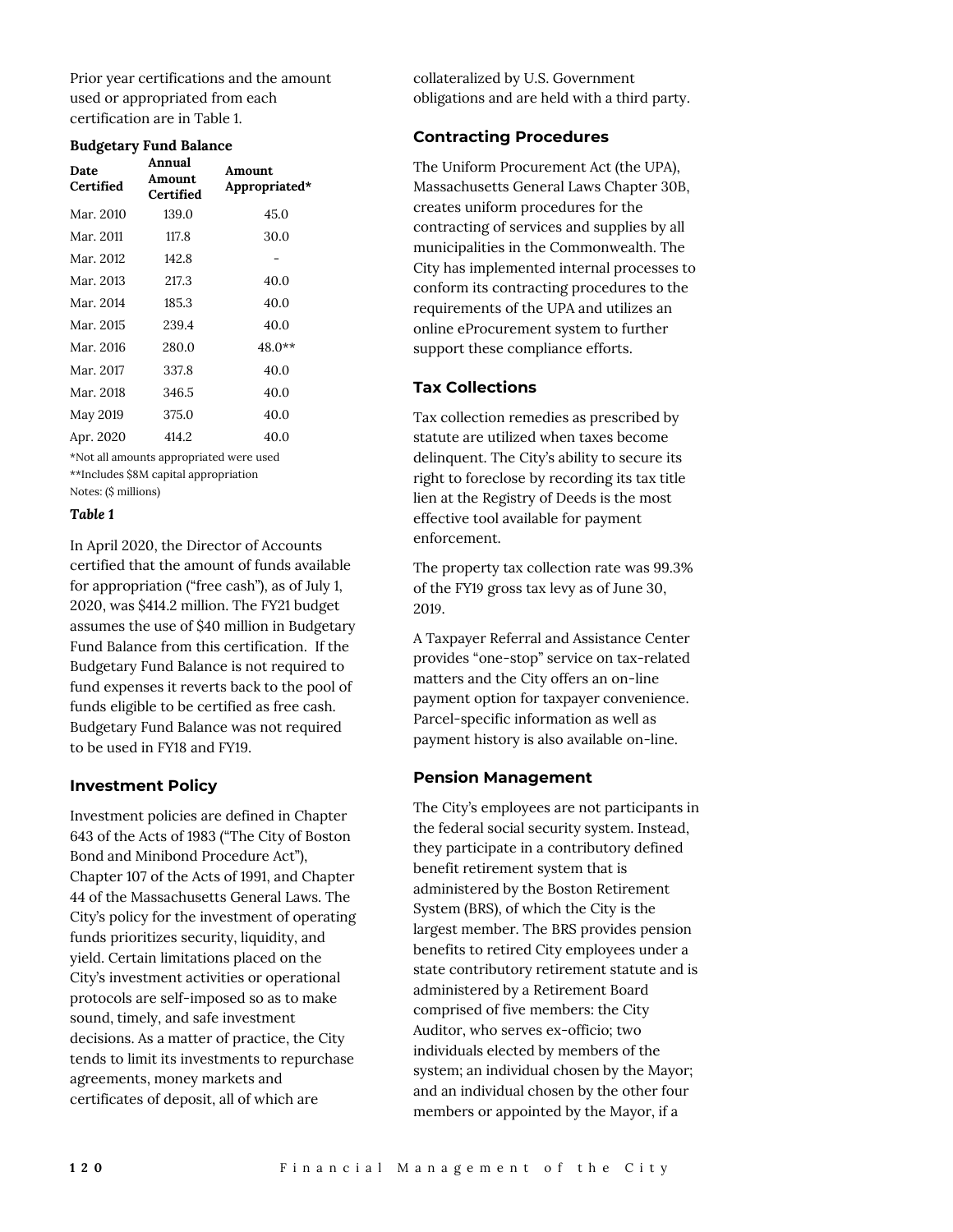selection is not agreed upon within 30 days of a vacancy.

The BRS performs a full valuation every two years to determine the total system liability and assets and the annual funding requirement for future years.

The City's pension liability is currently 75.60% funded and is on track to reduce the unfunded liability to zero by 2027, thirteen years prior to the legally required funding date of 2040. The BRS hires an investment manager who oversees the various fund managers of all (non-teacher) pension assets.

#### **Other Post-Employment Benefits**

Similar to pensions, employees earn postemployment health care and life insurance benefits (OPEB) over their years of active service, with those benefits being received during retirement. The City, including the Boston Public Health Commission (BPHC), has an unfunded liability for these benefits of \$2.13 billion, as of the most recent independent actuarial valuation on June 30, 2019. The size of this liability is largely influenced by changes to retiree health benefits, the City's annual additional contribution to fund the liability, and the discount rate assumed.

While the City is required by law to make an annual contribution toward reducing its unfunded pension liability, there is no such requirement for retiree health and life insurance benefits. In FY08, the City followed new Governmental Accounting Standards Board (GASB) requirements to identify and disclose this estimated liability, and also began voluntary annual allocations to fund the liability. Annual allocations are retained in an irrevocable Trust Fund, authorized through the City's acceptance of M.G.L. Chapter 32B section 20. As of June 30, 2020, the Fund had a balance of \$683.0 million.

The annual Actuarially Determined Contribution (ADC) for the City to significantly reduce the OPEB liability is projected at \$226.9 million in FY21, as

shown in Table 2. \$195.6 million (86%) of this amount will be funded through a combination of pay-as-you-go benefit payments for current retirees, a \$40 million FY21 allocation by the City to the Trust, and an additional \$2.25 million deposit by the BPHC into the Trust.

# **FY21 Annual Actuarially Determined Contribution (ADC) for OPEB Liability**

| <b>Total ADC</b>                      |         | S <sub>226.9</sub> |      |
|---------------------------------------|---------|--------------------|------|
| Projected Benefit<br>Payments by City | \$153.3 |                    |      |
| Contribution to<br><b>OPEB</b> Trust  | S42.3   |                    | %ADC |
| <b>Total FY21 Payments</b>            | \$195.6 | 86%                |      |
| <b>Difference</b><br>S in millions    |         | (S31.3)            |      |

#### *Table 2*

As noted above, the City is currently on a schedule that targets reducing its pension liability by 2027, and then plans on redirecting some portion of its annual pension contribution to further reduce the OPEB liability. However, this schedule is illustrative only of the currently expected funding schedule, and actual circumstances will likely vary from current assumptions.

## **Risk Finance**

The City's risk-related costs related to legal liability claims, property losses, workplace injuries, and employee health care are managed by central departments, such as Law and Human Resources, in addition to individual operating departments. The Office of Budget Management's Risk Finance unit works to maximize the effectiveness of these departmental efforts by reviewing cost trends, assisting in improvements, and implementing the City's risk financing strategy.

The City's risk financing strategy budgets for predictable levels of risk-related costs through the general fund, except for selfinsured health care costs which are financed through trust funds established under MGL Ch 32b S. 3A. A catastrophic risk reserve is maintained for unexpected large losses, which allows the City to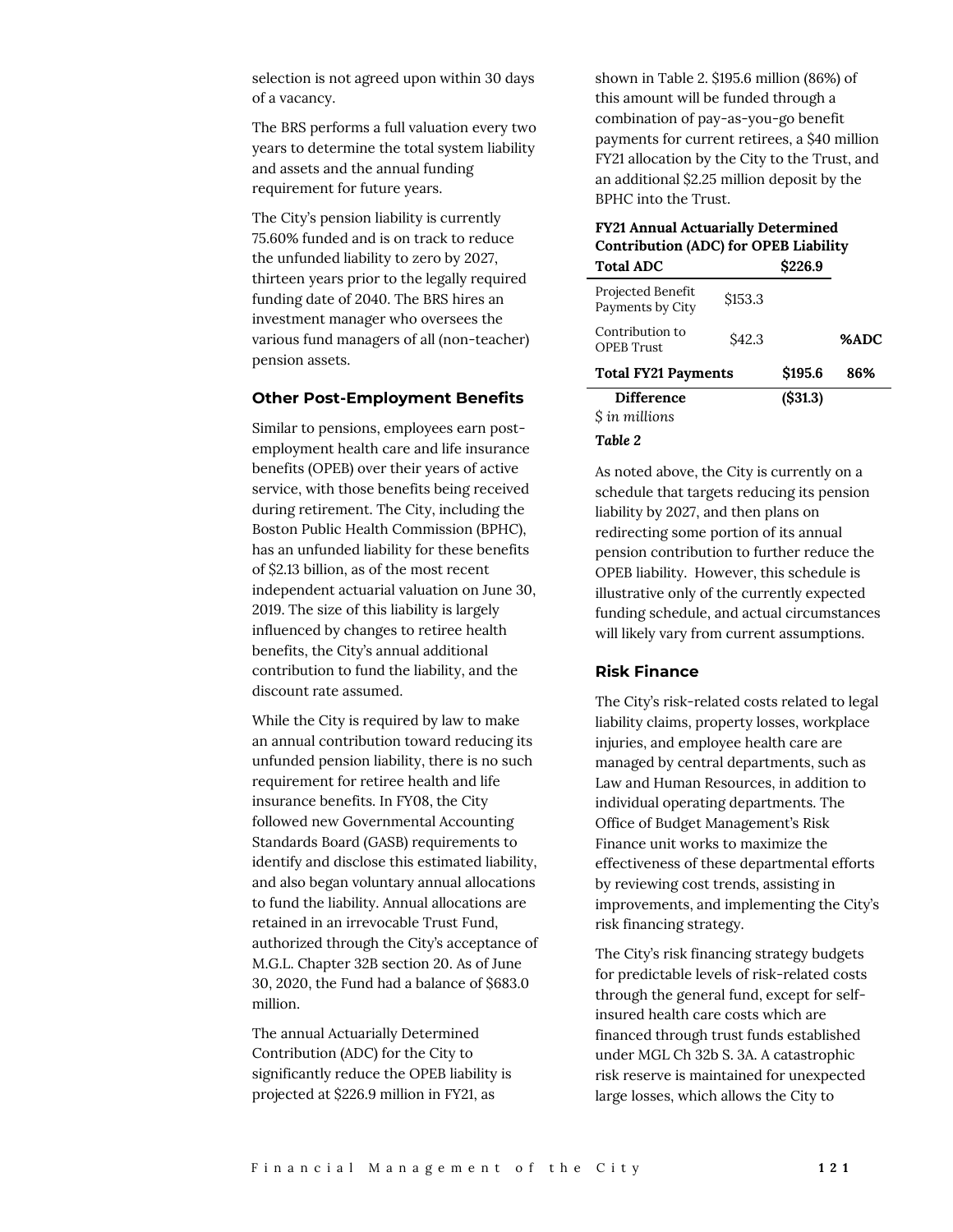strategically purchase high deductible commercial insurance for specific exposures and minimum premium.

In addition to specific targeted insurance policies, the City purchases catastrophic property insurance for \$100 million all risk coverage, after a \$10 million deductible. The City partners with FM Global as its property insurer, to take advantage of FM Global's engineering and loss control expertise in improving the resilience of the City's buildings against all types of risk.

#### **Reserve**

As required by law since 1986, the City has maintained a reserve fund equal to 2 1/2% of the preceding year's appropriations for all City departments except the School Department. The fund may be applied to extraordinary and unforeseen expenditures after June 1 in any fiscal year with the approval of the Mayor and the City Council. To date, this budgetary reserve has not been utilized. As of June 30, 2019, the reserve fund had a balance of \$36.5 million.

#### **Annual Audit/Management Letters**

The City consistently receives unqualified opinions on the audit of its Basic Financial Statements and the Certificate of Achievement for Excellence in Financial Reporting from the Government Finance Officers Association for its Comprehensive Annual Financial Report. The City's independent auditors also deliver a yearly management letter containing comments and recommendations on internal financial controls.

# **Financial Accounting Systems**

The Boston Administrative Information System (BAIS), an integrated financial and human resources management system, supports financial management and improves operational efficiency. These systems support the rigorous monitoring and reporting requirements enforced by the City.

# **FINANCIAL MANAGEMENT PROGRAMS**

# **Performance Management and Program Evaluation**

The City's performance management and evaluation program aims to create a sustainable and reliable system to captures the core functions of City departments and citywide strategic goals, assist in the decision-making process, identify areas of improvement, and effectively communicate performance results to a broad range of stakeholders.

Using performance management as its foundation, the program encourages organizational changes and operational improvements that increase the effectiveness and productivity of City departments. The program does this by providing reliable, objective, and independent information and reports to City managers about department performance and operations.

# **Operational Reviews**

The City systematically engages in independent operational reviews and other planning efforts aimed at making government more efficient in order to address areas needing renewed attention.

# **Energy Management**

An Energy Management Unit develops design standards and implements measures that enhance the energy efficiency of the City's new construction and capital improvement projects.

- The conversion of street lights to newer fixtures using Light Emitting Diode ("LED") technology has achieved significant operational savings.
- In FY19, the City began implementing improvements to achieve utility cost savings at City facilities, under an initiative entitled "Renew Boston Trust." The first phase was completed in FY20, the second phase is underway, and a third phase remains in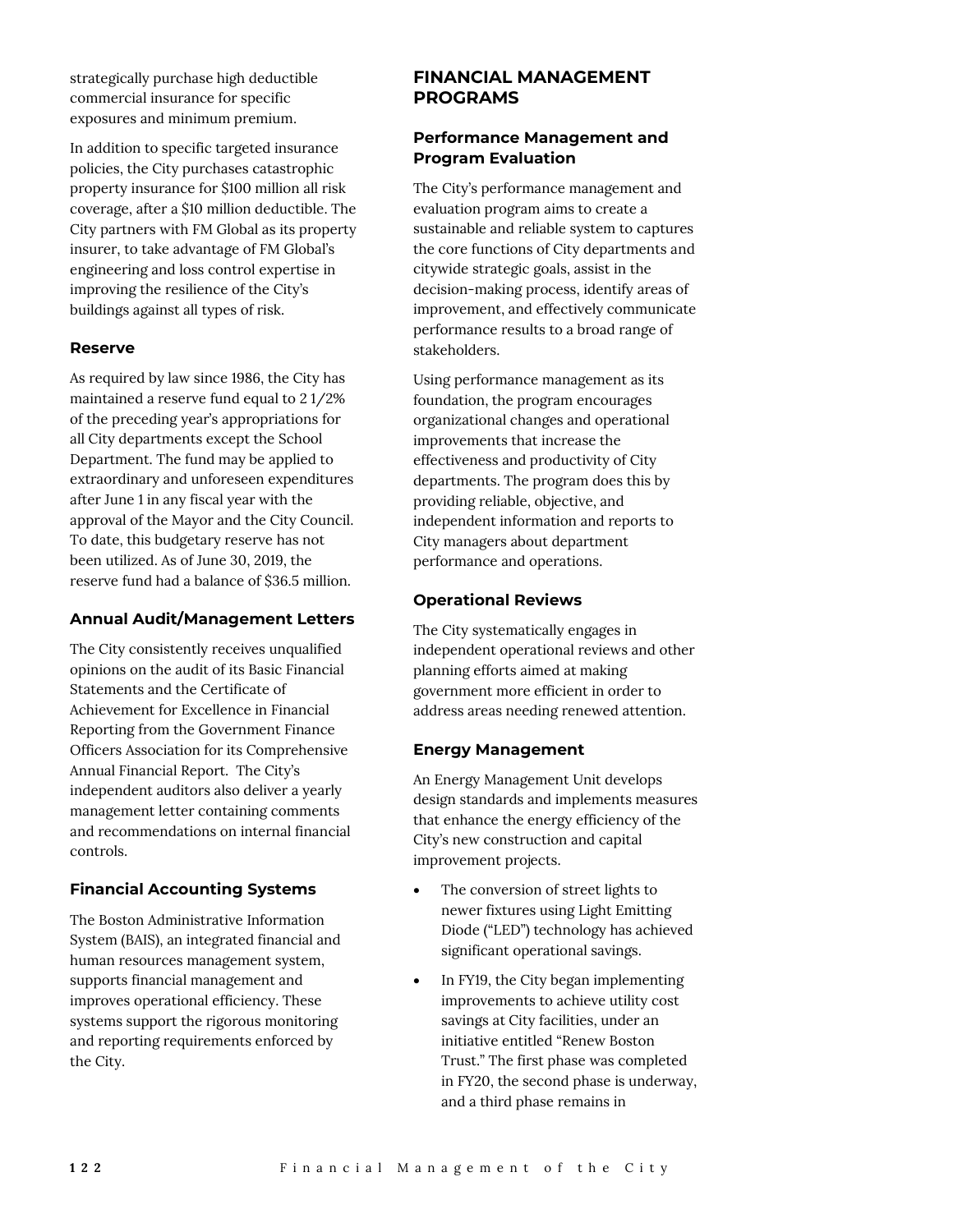development. The City plans to finance the program with general obligation bonds with debt service expected to be offset by the long-term energy savings guaranteed by the ESCO.

# **AUDITING & BUDGETING PRACTICES**

The City prepares its comprehensive financial reports in accordance with generally accepted accounting principles (GAAP). However, accounting practices established by the Commonwealth's Department of Revenue, the so-called "budgetary basis" which is a modified accrual method of accounting, is used in the annual general fund budget and property tax certification process. Budgetary basis departs from GAAP in the following ways:

(a) Real and personal property taxes are recorded as revenue when levied (budgetary), as opposed to when susceptible to accrual (GAAP).

(b) Encumbrances and continuing appropriations are recorded as the equivalent of expenditures (budgetary), as opposed to a reservation of fund balance (GAAP).

(c) Certain activities and transactions are presented as components of the general fund (budgetary), rather than as separate funds (GAAP).

(d) Prior years' deficits and utilized available funds from prior years' surpluses are recorded as expenditure and revenue items (budgetary), but have no effect on GAAP expenditures and revenues.

In addition, there are certain differences in classifications between revenues, expenditures and transfers. The reconciliation in Table 3 summarizes the differences between budgetary and GAAP basis accounting principles for the year ended June 30, 2019.

Table 4 shows a Statement of Revenues & Expenses and Changes in Fund Balance for FY18 & FY19 (actual) – FY20 (budgeted).

Financial statements for the fiscal year ended June 30, 2020 are expected to be available in late fall.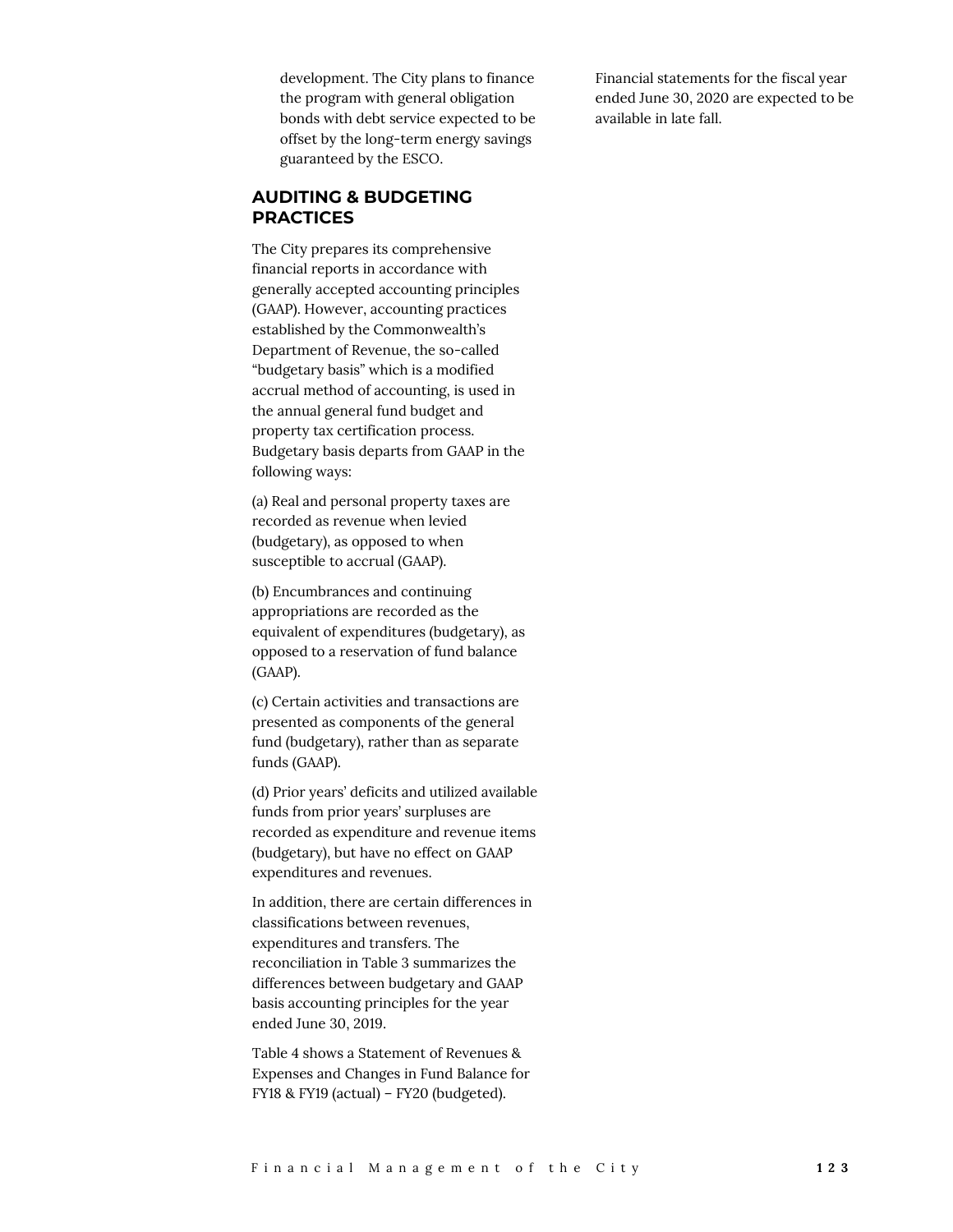# **Adjustments Between Budgetary Basis and**

# **GAAP Basis of Accounting for FY19**

## (in thousands)

|                                    |           |              |            | <b>Excess</b>   |
|------------------------------------|-----------|--------------|------------|-----------------|
|                                    |           |              | Other      | (Deficiency) of |
|                                    |           |              | Financing  | Revenue and     |
|                                    |           |              | Sources,   | Other Financing |
|                                    | Revenue   | Expenditures | <b>Net</b> | Sources         |
|                                    |           |              |            |                 |
| As reported on a budgetary basis   | 3,371,145 | 3,348,534    |            | 22,611          |
| Adjustments:                       |           |              |            |                 |
| Revenues to modified accrual basis | 35,400    |              |            | 35,400          |
| Expenditures, encumbrances and     |           |              |            |                 |
| accruals, net                      |           | (46, 545)    |            | 46,545          |
| On-behalf contribution for         |           |              |            |                 |
| teachers pension                   | 143,146   | 143,146      |            |                 |
| Reclassifications:                 |           |              |            |                 |
| Other transfers                    |           | (1, 455)     | 1,455      |                 |
| As reported on a GAAP basis        | 3,549,691 | 3,443,680    | 1,455      | 104,556         |
|                                    |           |              |            |                 |

*Table 3*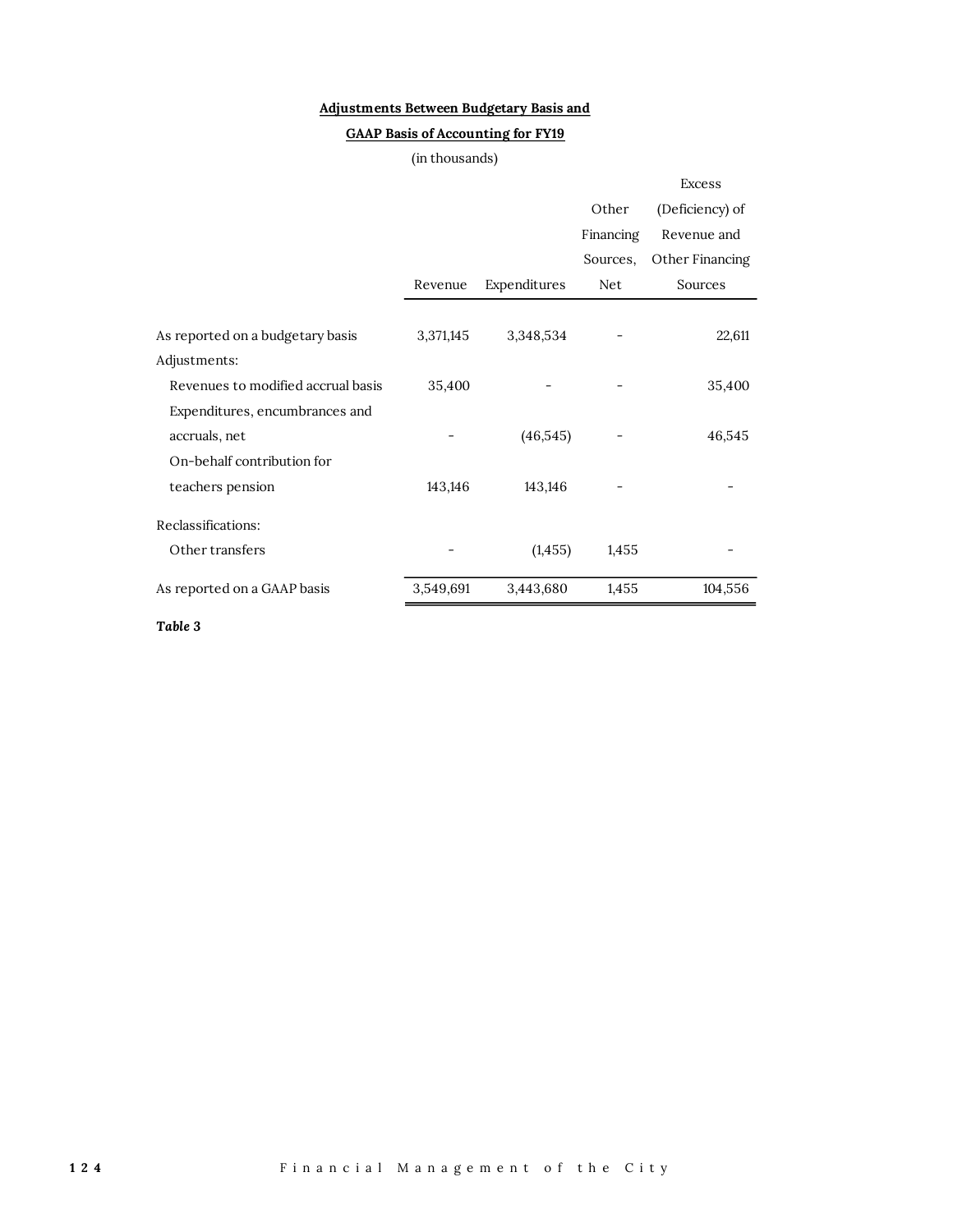#### **ADJUSTMENTS BETWEEN BUDGET GAAP BASIS**

## **Statement of Revenues, Expenditures, and Changes in Fund Balances**

**General Fund**

*Years ended June 30 2018 and 2019 (Actual), and 2020 (Budgeted)*

*(in thousands)*

|                                      | <u>2020</u> | 2019             | 2018             |
|--------------------------------------|-------------|------------------|------------------|
| Revenues:                            |             |                  |                  |
| Real and personal property taxes     | 2,461,443   | 2,344,686        | 2,221,877        |
| Excises                              | 216,040     | 256,229          | 243,581          |
| Payments in lieu of taxes            | 68,530      | 87,018           | 84,940           |
| Fines                                | 69,175      | 73,792           | 63,206           |
| Investment income                    | 15,000      | 30,408           | 15,390           |
| Licenses and permits                 | 64,047      | 82,658           | 74,144           |
| Departmental and other               | 70,257      | 97,442           | 98,287           |
| Intergovernmental                    | 464,201     | 577,458          | 570,753          |
| <b>Total revenues</b>                | 3,428,693   | 3,549,691        | 3,372,178        |
| <b>Expenditures:</b>                 |             |                  |                  |
| Current:                             |             |                  |                  |
| General government                   | 129,319     | 112,998          | 90,076           |
| Human services                       | 38,277      | 34,208           | 35,023           |
| Public safety                        | 751,946     | 726,406          | 689,929          |
| Public works                         | 130,383     | 106,504          | 111,772          |
| Property and development             | 49,989      | 41,483           | 39,022           |
| Parks and recreation                 | 29,865      | 26,890           | 25,285           |
| Library                              | 40,535      | 38,597           | 36,025           |
| Schools                              | 1,178,564   | 1,118,332        | 1,087,192        |
| Public health programs               | 93,405      | 87,487           | 81,129           |
| Judgements and claims                | 5,000       | 1,202            | 7,693            |
| Retirement costs                     | 269,803     | 400,973          | 356,251          |
| Other employee benefits              | 276,069     | 264,832          | 261,377          |
| State and district assessments       | 314,440     | 283,360          | 267,205          |
| <b>Total Current Expenditures</b>    | 3,307,595   | 3,243,272        | 3,087,979        |
| Capital outlays                      | 0           | 17,683           | 9,738            |
| Debt Service                         | 185,948     | 182,725          | 176,240          |
| <b>Total Expenditures</b>            | 3,493,543   | 3,443,680        | 3,273,957        |
| Excess/(deficiency) of revenues over | (64, 850)   | 106,011          | 98,221           |
| expenditures                         |             |                  |                  |
| Other financing sources (uses):      |             |                  |                  |
| Transfers in                         | 64,850      | $\boldsymbol{0}$ | $\boldsymbol{0}$ |
| Transfers out                        | (1, 455)    | (1, 455)         | (1, 455)         |
| Total other financing sources        | 63,395      | (1, 455)         | (1, 455)         |
| Net change in fund balance           | (1, 455)    | 104,556          | 96,766           |
| Fund balance - beginning             | 1,186,610   | 1,082,054        | 985,288          |
| Fund balance - ending                | 1,185,155   | 1,186,610        | 1,082,054        |
|                                      |             |                  |                  |

*Table 4*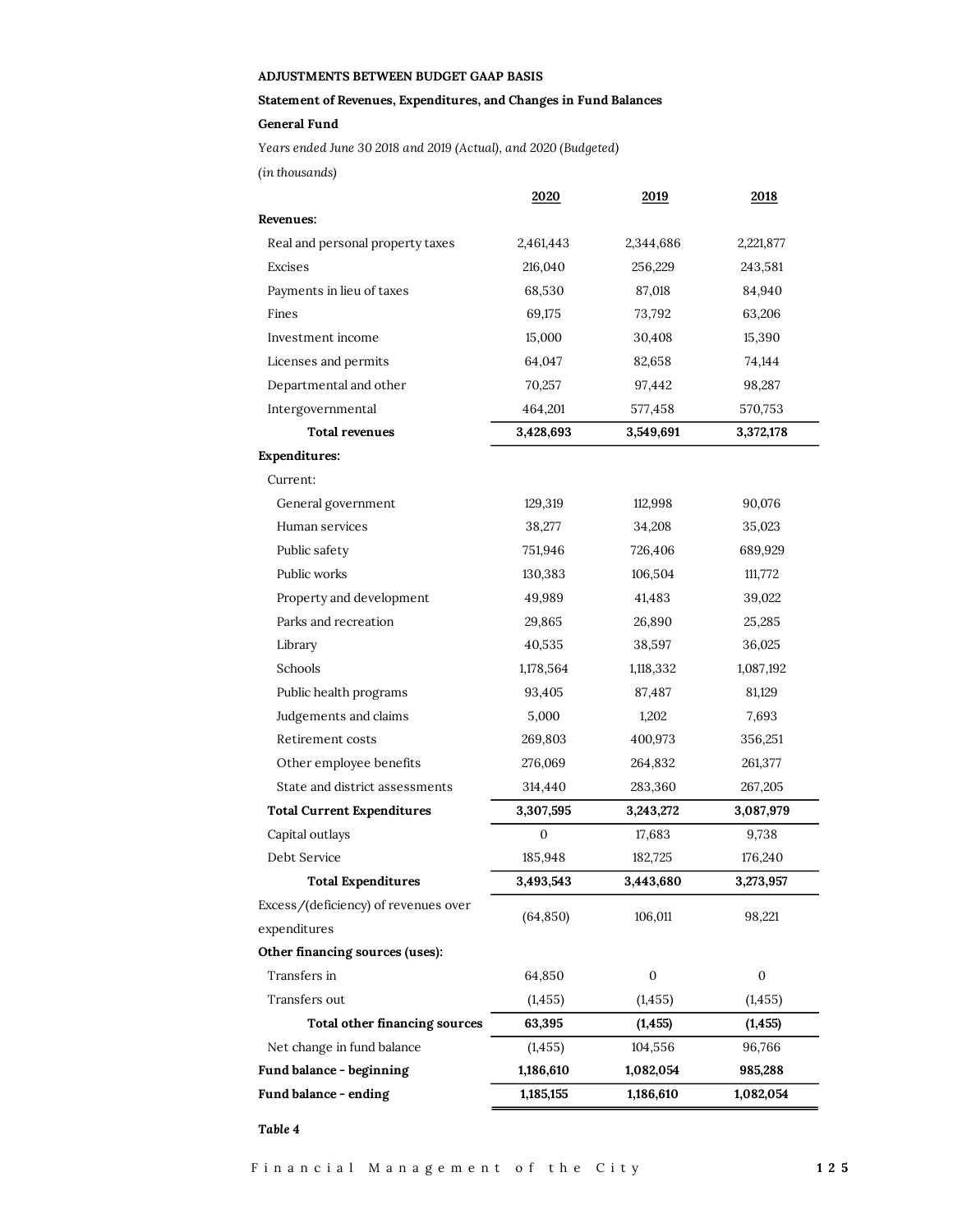# **FUND STRUCTURE AND USE**

The accounts of the City are organized on a fund basis. Each fund is considered to be a separate accounting entity and complies with finance-related legal requirements. All of the funds of the City can be divided into three categories: Governmental Funds, Proprietary Funds, and Fiduciary Funds.

The City has four governmental funds - the General Fund, Special Revenue Fund, Capital Projects Fund and all non-major governmental funds in an "Other" category. The General Fund is the only fund for which a budget is legally adopted and is used to account for all revenues, expenditures, and other financial resources except those required to be accounted for in other funds.

The Special Revenue Fund accounts for proceeds that are legally restricted for specific purposes. This fund accounts for federal and state grants and also money that has been set aside by state statute and can be used to support the City's general fund operations.

The Capital Projects Fund accounts for financial resources, primarily from the issuance of bonds, used for the acquisition or construction of major capital facilities.

The Proprietary Funds are used to show activities that operate more like those of commercial enterprises. The City's only proprietary is its Internal Service Fund, which accounts for the City's self-insurance for health benefits.

Fiduciary Funds are used to account for resources held for the benefit of parties outside City government and are not available to support the City's own programs. The City's fiduciary funds are the Pension Trust Fund, the Other Post-Employment Benefits (OPEB) Liability Trust Fund, as well as Private Purpose Trust Funds.

The City's operating and capital budgets are also supported by available governmental funds transferred and appropriated from other available funds. The City may appropriate yearly parking meter revenues

(Special Revenue Fund) to support the Transportation Department and to support transportation capital projects and cemetery trust monies (Other Governmental Funds) to support the City's maintenance of its public cemeteries.

These tables provide a history as well as projected changes in fund balances for the available funds used to support the City's operating budget.

The table at the end of this chapter shows the appropriations that make up the City's FY21 budget.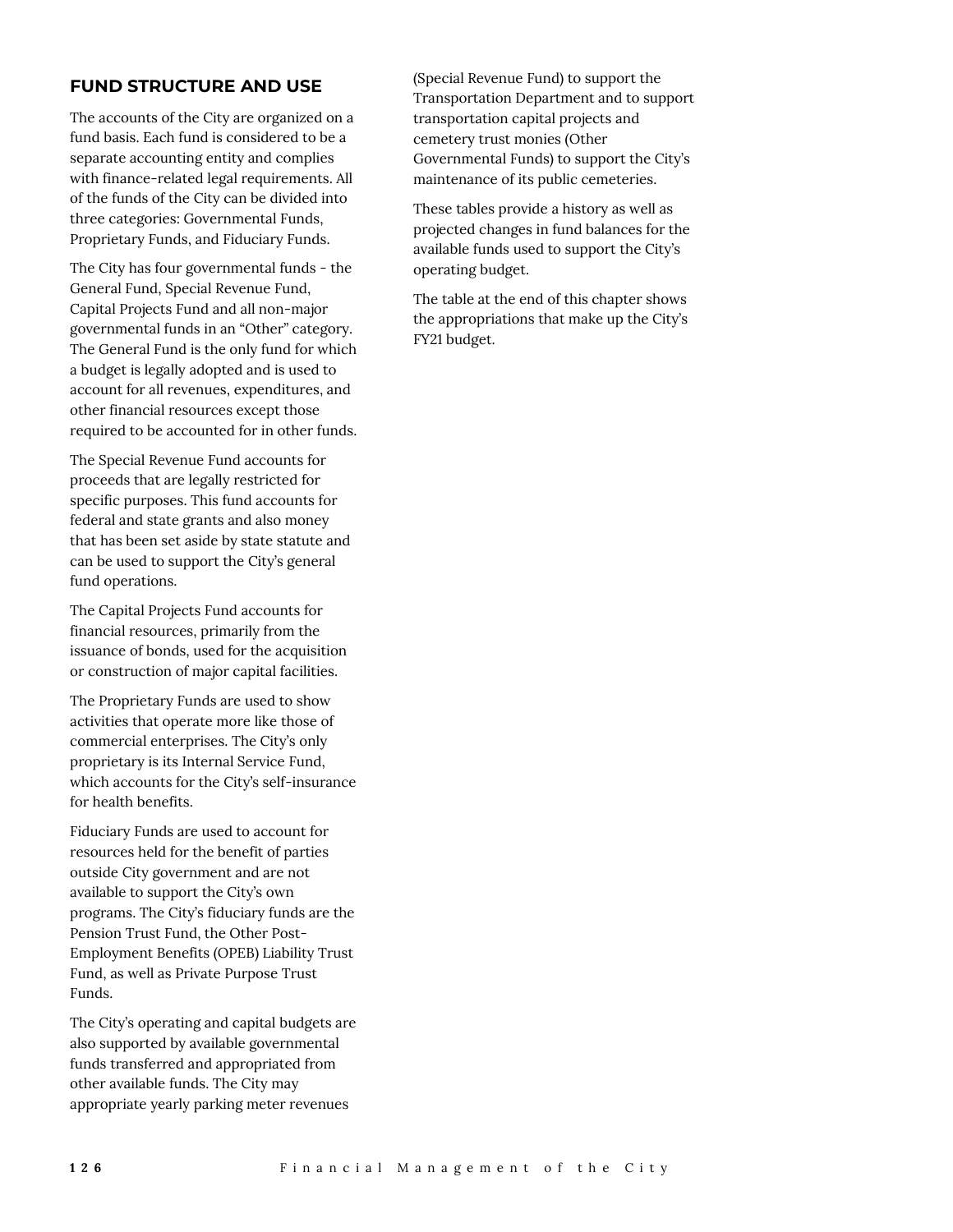#### **Parking Meter Fund**

| Fiscal      | <b>Beginning</b> |                  |                 | Ending         |
|-------------|------------------|------------------|-----------------|----------------|
| Year        | <b>Year</b>      | <b>Funds Out</b> | <b>Funds</b> In | Year           |
|             | <b>Balance</b>   |                  |                 | <b>Balance</b> |
| <b>FY13</b> | 75.651           |                  | 15.514          | 91.165         |
| FY14        | 91.165           |                  | 15.547          | 106.712        |
| <b>FY15</b> | 106.712          | (5.343)          | 1.028           | 102.397        |
| FY16        | 102.397          | (6.500)          | 14.397          | 110.294        |
| <b>FY17</b> | 110.294          | (15.000)         | 26.491          | 121.785        |
| FY18        | 121.785          | (46.385)         | 24.790          | 100.190        |
| <b>FY19</b> | 100.190          | (53.803)         | 25.348          | 71.735         |
| $*$ FY20    | 71.735           | (60.300)         | 30.000          | 41.435         |
| *FY21       | 41.435           | (57.200)         | 20.000          | 4.235          |
|             |                  |                  |                 |                |

Notes: (\$millions), \*projected

Funds Out in FY16-FY21 includes capital expenditures

# **Cemetery Trust Fund**

| Fiscal      | Beginning                    |                           |       | Ending         |
|-------------|------------------------------|---------------------------|-------|----------------|
|             | Year                         | <b>Funds Out</b> Funds In |       | Year           |
| Year        | <b>Balance</b>               |                           |       | <b>Balance</b> |
| <b>FY13</b> | 6.141                        |                           | 2.260 | 8.401          |
| FY14        | 8.401                        |                           | 1.088 | 9.489          |
| <b>FY15</b> | 9.489                        |                           | 1.077 | 10.566         |
| FY16        | 10.566                       |                           | 0.433 | 10.999         |
| <b>FY17</b> | 10.999                       | (0.631)                   | 2.449 | 12.817         |
| FY18        | 12.817                       | (0.164)                   | 1.534 | 14.187         |
| <b>FY19</b> | 14.187                       | (0.182)                   | 1.325 | 15.330         |
| $*$ FY20    | 15.330                       | (0.950)                   | 1.000 | 15.380         |
| $*$ FY21    | 15.380                       | (0.950)                   | 1.000 | 15.430         |
|             | Jotes (Smillions) *projected |                           |       |                |

Notes: (\$millions), \*projected

## **Surplus Property Disposition Fund**

| Fiscal      | Beginning      |           |                 | Ending         |
|-------------|----------------|-----------|-----------------|----------------|
| Year        | Year           | Funds Out | <b>Funds</b> In | Year           |
|             | <b>Balance</b> |           |                 | <b>Balance</b> |
| <b>FY13</b> | 26.371         | (22.120)  | 5.057           | 9.307          |
| <b>FY14</b> | 9.307          | 0.000     | 0.550           | 9.857          |
| <b>FY15</b> | 9.857          | (5.250)   | 10.678          | 15.285         |
| <b>FY16</b> | 15 285         | 0.000     | 1.742           | 17.027         |
| <b>FY17</b> | 17027          | 0.000     | 4.008           | 21.034         |
| <b>FY18</b> | 21.034         | 0.000     | 8.708           | 29.742         |
| <b>FY19</b> | 29.742         | (92.000)  | 96.533          | 34.275         |
| $*$ FY20    | 34.275         | 0.000     | 1.145           | 35.420         |
| $*$ FY21    | 35420          | 0.000     | 1.145           | 36.565         |

Notes: (\$millions), \*projected

 $\mathcal{L}_{\mathcal{L}}$ 

т.